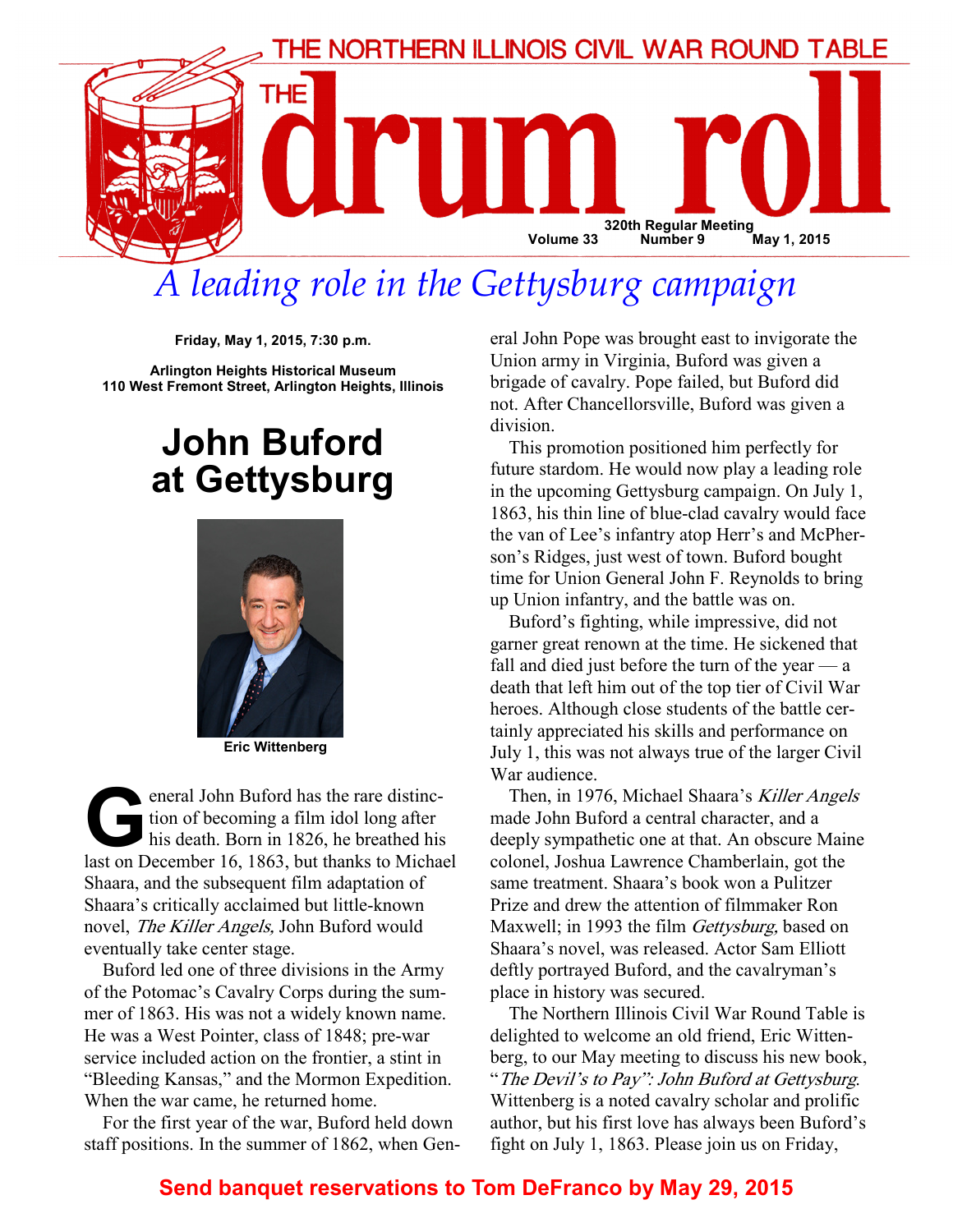May 1, at the Arlington Heights History Museum for his talk.

If you would like to join us for dinner with Eric Wittenberg at Sam's of Arlington restaurant, 1863

West Central Road, Arlington Heights, at 5:30 p.m. before the meeting on May 1, please contact me at DPowell334@aol.com or (847) 343-2032 by Wednesday, April 29. — Dave Powell

### Grant vs. Rosecrans By Tom DeFranco

On Friday, April 3, 2015, Dr. Frank<br>Varney engaged the round table with<br>presentation on how General Ulyss<br>Grant's actions and writings during and after Varney engaged the round table with a presentation on how General Ulysses Grant's actions and writings during and after the Civil War affected the reputation of fellow general William Starke Rosecrans.

Varney started with Grant's early actions at Belmont and Fort Donelson, but the friction between the two did not begin in earnest until the efforts in northern Mississippi in the summer and

autumn of 1862. An opportunity had arisen to attack and badly whip General Sterling Price's Confederate forces. Grant was supposed to have the two wings of his forces under Rosecrans and General E. O. Ord coordinate to trap Price near Iuka.

Rosecrans's men went into the attack without the expected support from Ord, and won an incomplete victory. For his part, Ord claimed that he never heard the sound of combat in Rosecrans's sector of the field. Afterward, Grant claimed that Rosecrans failed to follow the change in orders that he sent. However,

Rosecrans never received those changes. Weeks later, Grant was also not enamored with Rosecrans's pursuit of Price after the battle of Corinth.

Rosecrans was transferred to replace the recently fired General Don Carlos Buell in charge of the Army of the Ohio (which eventually wouldbecome the Army of the Cumberland).

Not long after taking command in Nashville, Rosecrans began running afoul of Washington. He was apparently not moving his army quickly enough for their liking. Middle December 1862 Page 2 drum roll, May 2015

 $\frac{1}{2}$ 

General William S. Rosecrans

had seen a reversal of fortunes for the Federal war effort. The Army of the Potomac was slaughtered on the banks of the Rappahannock at Fredericksburg, Virginia. General William T. Sherman suffered a reverse in Mississippi near Chickasaw Bluffs. Lack of adequate horseflesh conspired to delay Rosecrans's move southward.

Washington saw an opportunity because the Confederates weakened Bragg's army to support their forces in Mississippi. However, Washington

> failed to appreciate the disadvantage that Rosecrans suffered from a paucity of horses. His supply lines were especially vulnerable with the likes of Nelson Bedford Forrest and John Hunt Morgan raiding him constantly. The opening moves southward left the Union with its only victory (however a very slim one) near Murfreesboro, Tennessee.

> It also left Rosecrans with the need to fill a sudden void in the position of chief of staff. Enter General James Garfield. Garfield also provided Secretary of War Edwin M. Stanton and Secretary of the Treasury Salmon P.

Chase with an ever-watchful eye in the army's camp. With Garfield and the soon-to-arrive Charles Dana (Assistant Secretary of War) on hand, Rosecrans's time in charge of the Army of the Cumberland was numbered. The faulty order at Chickamauga was the final straw. Grant would assume command in Chattanooga. Stanton gave Grant the choice to keep Rosecrans or relieve him, and Grant jumped at the chance.

Dr. Varney asserted that Rosecrans was a much more talented general than history, as told by

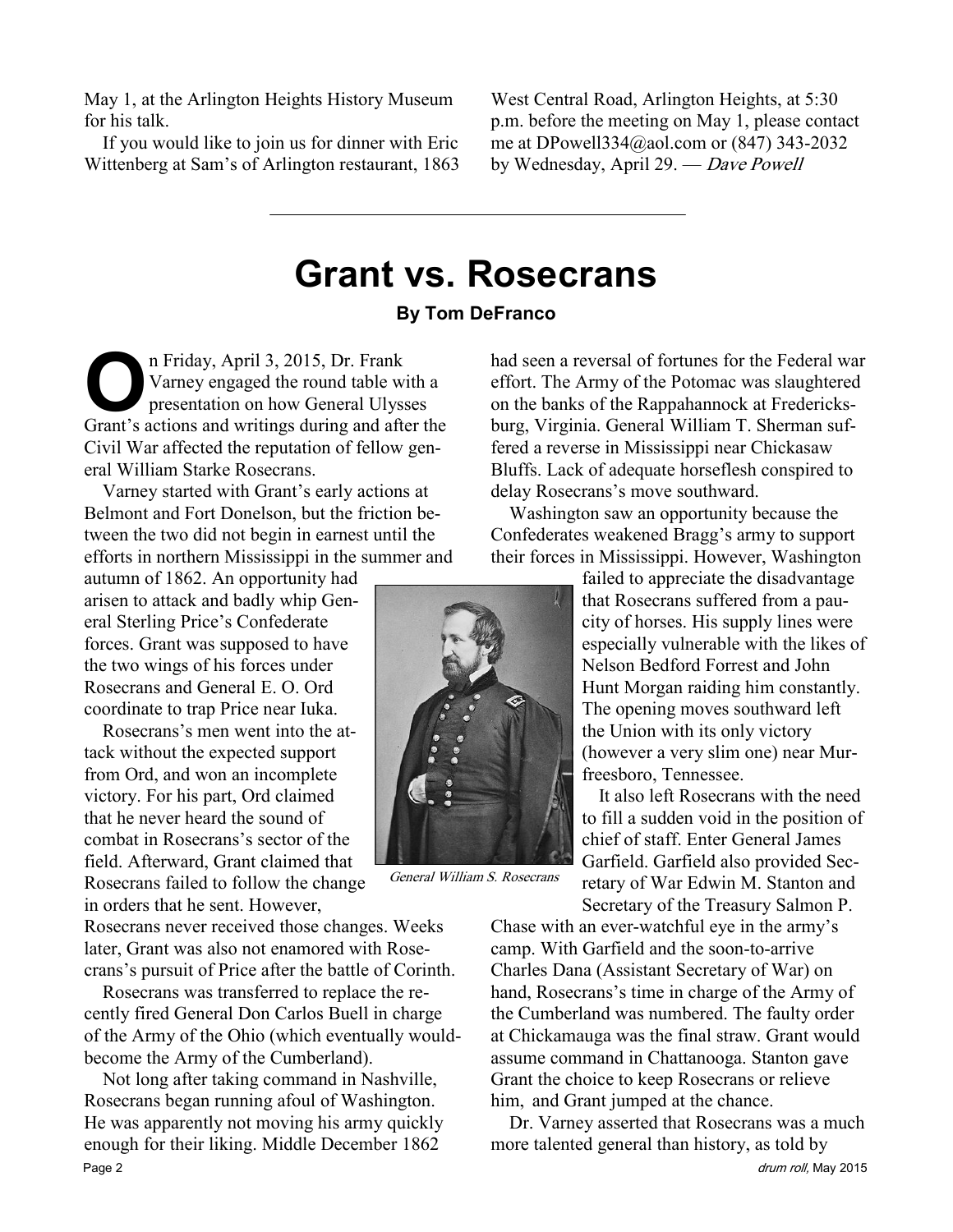

#### 2014–15 Officers and Trustees

| <b>President</b>          | <b>David Powell</b>      |
|---------------------------|--------------------------|
| 1st Vice President        | <b>Patrick McCormick</b> |
| 2nd Vice President        | Pending                  |
| <b>Secretary</b>          | <b>Bruce Allardice</b>   |
| <b>Treasurer</b>          | Tom Defranco, Jr.        |
| <b>Corresponding Sec.</b> | <b>Sarah McDougall</b>   |
| <b>Membership</b>         | <b>Jerry Allen</b>       |
| <b>Historian</b>          | <b>Kathleen Lange</b>    |
| <b>Trustee</b>            | <b>Charles Carr</b>      |
| <b>Trustee</b>            | Danielle Kafka           |
| <b>Trustee</b>            | <b>Charles Brenneman</b> |
| <b>Trustee</b>            | <b>Wayne Rhine</b>       |
| <b>Trustee</b>            | <b>Kathleen Lange</b>    |
| <b>Trustee</b>            | <b>Alisa Corsi</b>       |
|                           |                          |
|                           |                          |

Book Raffle Charles Banks Newsletter Editor Sally Smith

Appointed Positions

### May Saturday Discussion

All members and guests are invited to participate in the session to be held at the Hoffman Estates Community Bank, 1375 Palatine Road, Hoffman Estates, on Saturday, May 16, from 10:00 a.m. until noon. Attendees are asked to park in the adjacent lot rather than in spaces provided for bank customers. Members are invited to discuss their favorite books. If time permits, the discussion will move on to Lincoln's assassination.

These discussions are generally held on the third Saturday of the month from September through June. They are held to generate and foster a free exchange of ideas on events that transpired during the Civil War.

### Annual Banquet

The annual banquet of the Northern Illinois Civil War Round Table will be held June 5, 2015, at Concorde Banquets, Kildeer, IL. Chris Kolakowski will speak on the Naval War in 1864.

# April Raffle

The April raffle winners were Susan Hinsch, who won Lincoln's Assassins: Their Trial and Execution by James L. Swanson and Daniel R. Weinberg; Mark Ostrand, who won Sherman: A Soldier's Passion for Order by John F. Marszalek; Vernon Blessing, who won The Cavalry at Gettysburg: A Tactical Study of Mounted Operations During the Civil War's Pivotal Campaign, 9 June – 14 July 1863 by Edward G. Longacre; and Mike Brown, who won Monocacy: The Battle That Saved Washington by B. Franklin Cooling.

Congratulations to the winners and sincere thanks to the donors. To donate Civil War–related books or items, please contact Charlie Banks.

### Book Discussion Group

The Civil War book discussion group led by Tom DeFranco at the Eisenhower Library, 4613 North Oketo Avenue, Harwood Heights, meets on the first Saturday of the month from 10:00 until 11:30 a.m. On May 2, 2015, they will discuss April 1965: The Month That Saved America by Jay Winik, and possibly watch the documentary.

### Women's Civil War Book Club

The next book for the Civil War book club for women is *Nostalgia* by Dennis McFarland. The location, date, and time of the discussion are to be determined. If you are interested in joining the group, contact Denise Limburg at (847) 382-1022 or dlimburg@prodigy.net, or Mary Banks at zeller1@comcast.net or (847) 497-3149.



To learn more about this Round Table call Jerry Allen at (847) 516-6429 or visit our website at www.northernilcwrt.org